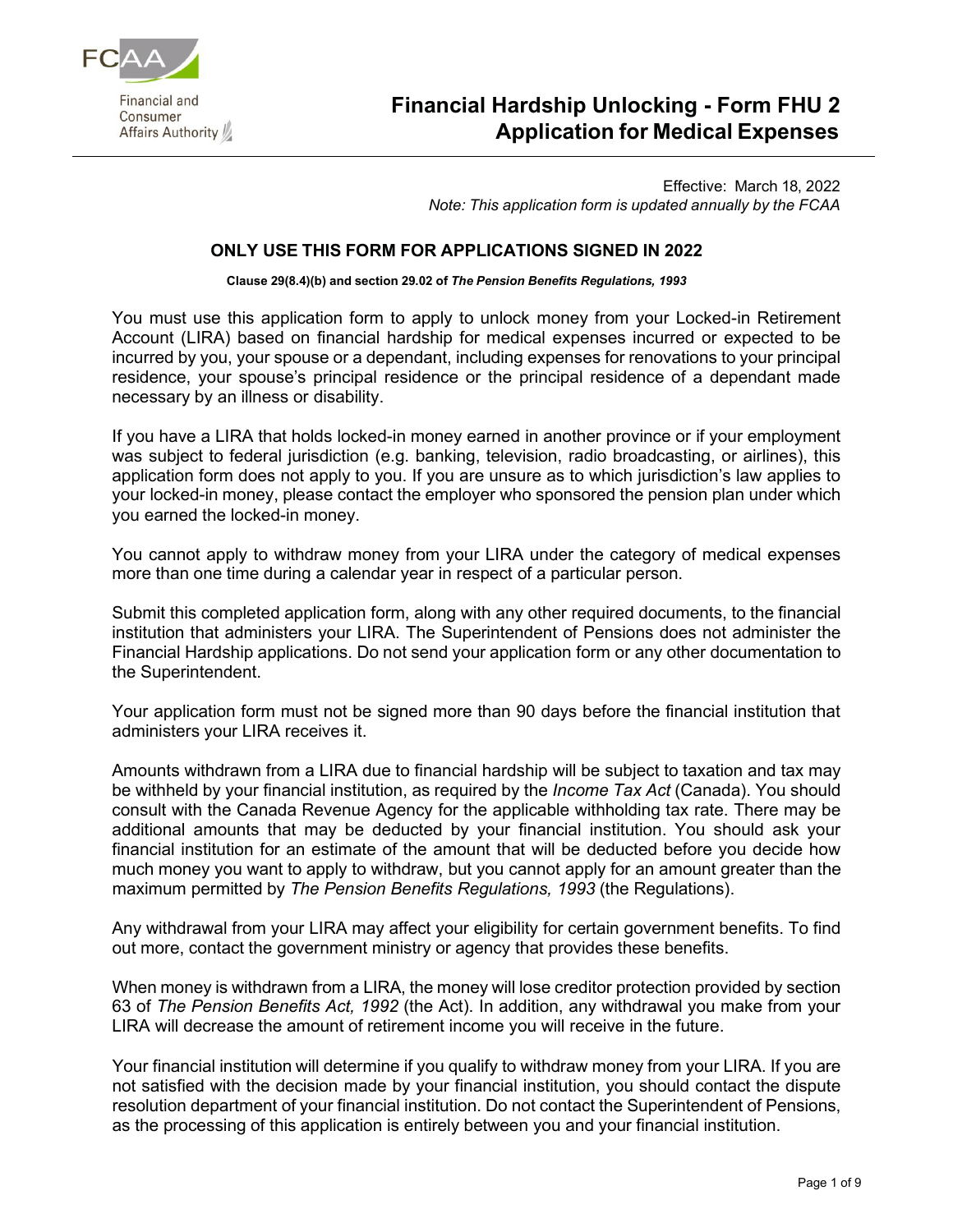If your application is approved, the money may be paid to you as a lump sum payment or by transfer to a registered retirement savings plan (RRSP).

This application form and the required information, signatures and supporting documentation are required by the Regulations.

**Note:** The personal information that you provide on this application form and on any other submitted document is necessary for your financial institution to determine if you qualify to have money released from your LIRA for reasons of financial hardship. If you have any questions about the collection, use or disclosure of your personal information, please check the Privacy Policy of the financial institution holding your locked-in money. The financial institution and its representatives are required to comply with all applicable privacy requirements in dealing with the information provided as part of this application.

#### **Spouse's Consent to Withdrawal and Waiver of Entitlements**

If you have a spouse, you may not make a withdrawal from the LIRA unless the financial institution that administers the LIRA receives your Spouse's Consent to Withdrawal and Waiver of Entitlements in Form 6 of the Appendix in the Regulations. Form 6 must be signed by your spouse in the presence of a witness and outside your presence not more than 90 days before the date of the withdrawal.

#### *Definition of Spouse*

Clause 2(1)(ff) of the Act defines "spouse" as follows:

(ff) **"spouse"** means:

- (a) a person who is married to a member or former member; or
- (b) if a member or former member is not married, a person with whom the member or former member is cohabiting as spouses at the relevant time and who has been cohabiting continuously with the member or former member as his or her spouse for at least one year prior to the relevant time.

#### **Additional Information**

For additional information regarding financial hardship unlocking, please visit our website at: <https://www.fcaa.gov.sk.ca/>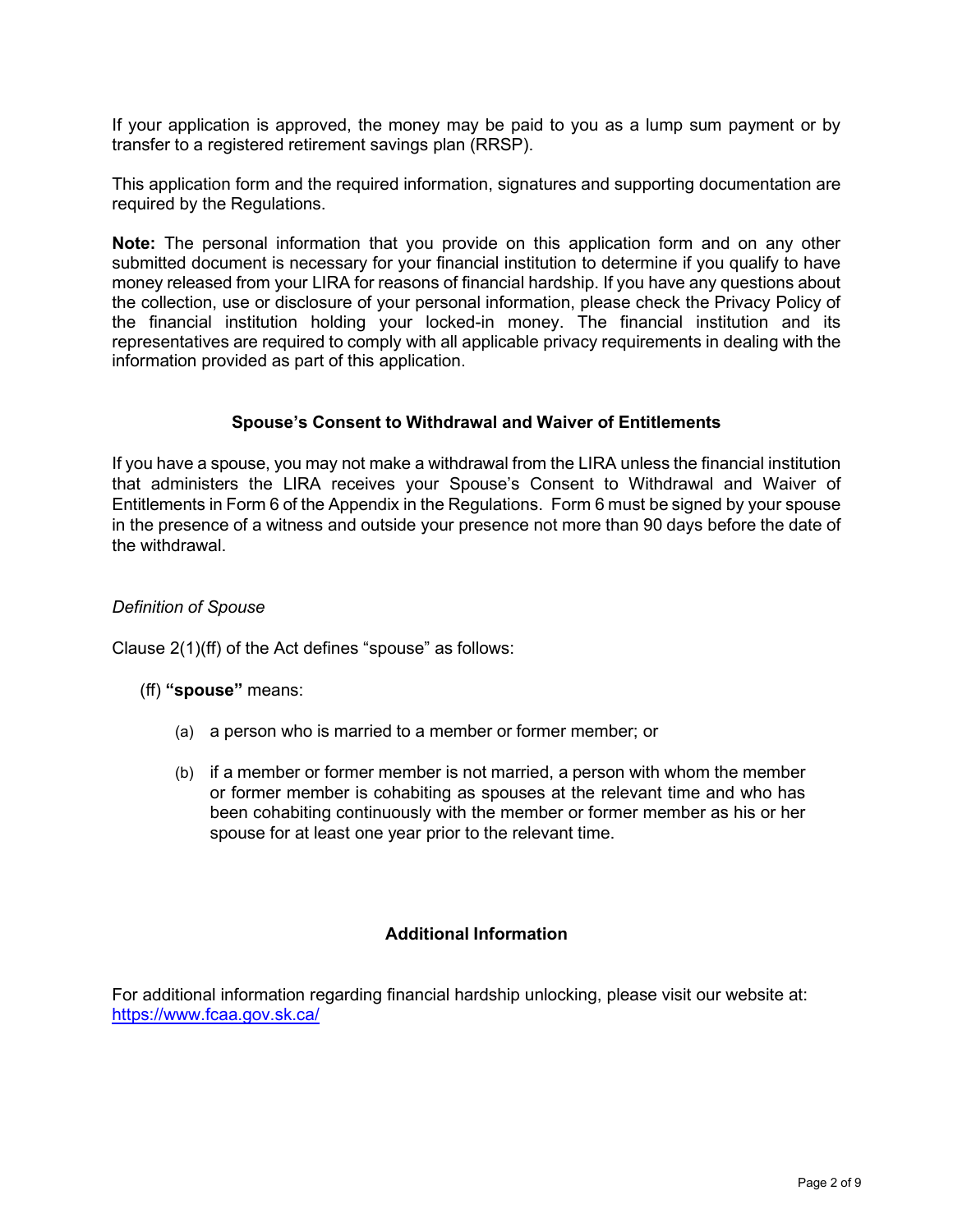## **APPLICANT INFORMATION**

## **Part 1 – Information about the Owner of the LIRA**

#### **1. Provide the following information about yourself:**

| <b>LAST NAME</b>       | <b>FIRST NAME</b> | MIDDLE NAME |                            |  |
|------------------------|-------------------|-------------|----------------------------|--|
| <b>MAILING ADDRESS</b> |                   |             |                            |  |
| <b>CITY</b>            | <b>PROVINCE</b>   | POSTAL CODE | <b>TELEPHONE</b>           |  |
| <b>EMAIL ADDRESS</b>   |                   |             | DATE OF BIRTH (MM/DD/YYYY) |  |

#### **2. Provide the following information about your LIRA from which you are applying to withdraw money:**

| NAME OF FINANCIAL INSTITUTION HOLDING LIRA |  |
|--------------------------------------------|--|
| ACCOUNT NUMBER OF LIRA                     |  |

## **3. Please refer to the definition of "spouse" under the Act***.* **If you have a spouse on the date you sign this Application, provide the following information about your spouse:**

| <b>LAST NAME</b>                                     | <b>FIRST NAME</b> |             | <b>MIDDLE NAME</b> |
|------------------------------------------------------|-------------------|-------------|--------------------|
| <b>MAILING ADDRESS</b><br><b>D SAME AS APPLICANT</b> |                   |             |                    |
| <b>CITY</b>                                          | <b>PROVINCE</b>   | POSTAL CODE | <b>TELEPHONE</b>   |

#### **Part 2 – Medical Expenses**

To qualify to withdraw money from your LIRA for financial hardship due to medical expenses, the medical expenses must have been incurred within the one-year immediately preceding the date on which this application is signed or must be expected to be incurred within the one-year period immediately after the date on which this application is signed. The medical expenses must not be paid by, and must not be subject to reimbursement from, any other source.

Medical expenses include expenses for goods and services that are medical or dental in nature, and:

- expenses incurred or that will be incurred for renovations or alterations to the principal residence of an owner, an owner's spouse or a dependant; and
- any additional expenses incurred in the construction of a principal residence made necessary by the illness or disability of the owner, the owner's spouse or a dependant.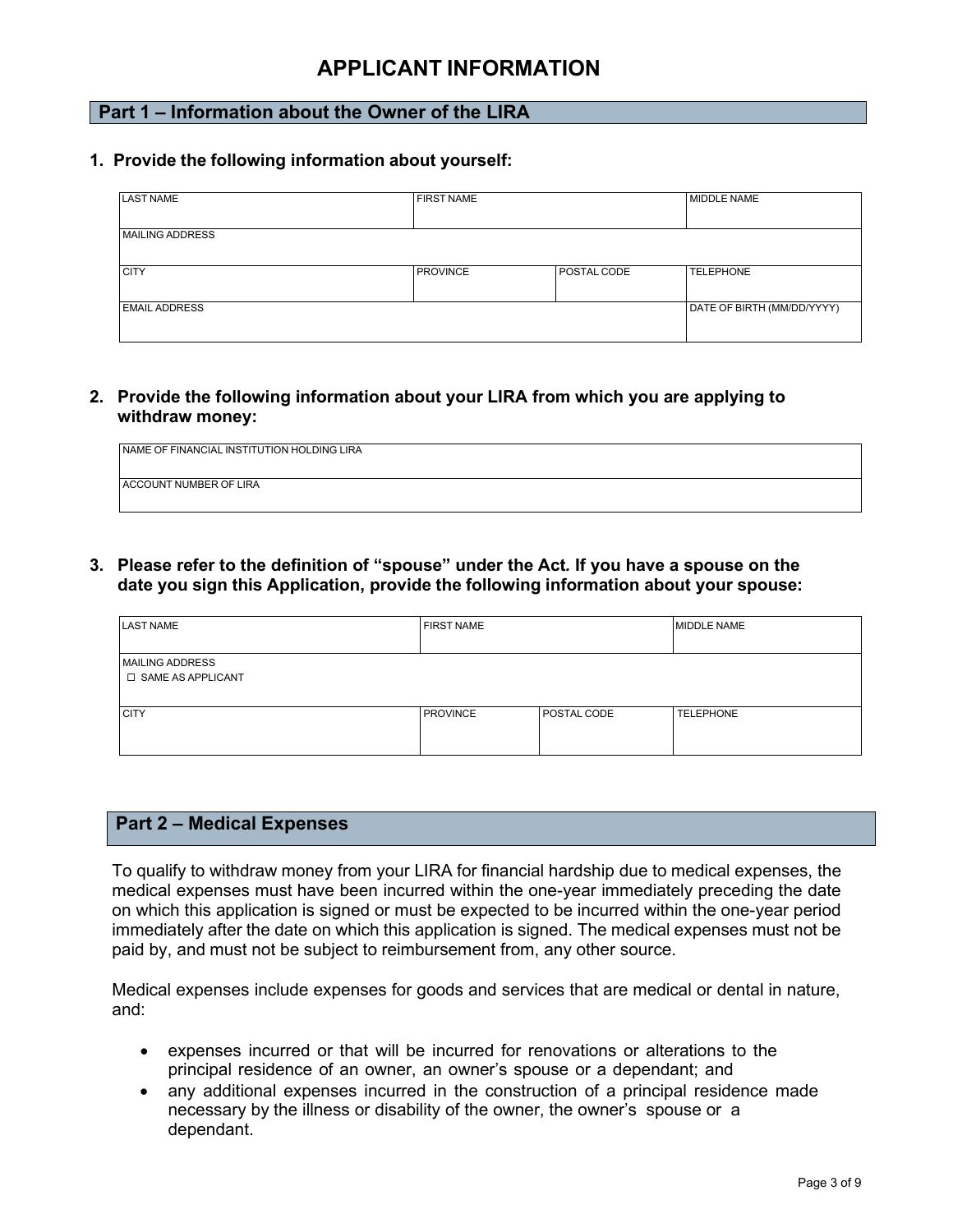## **Important**

You may apply only one time during a calendar year in respect of each person under the category of medical expenses. If you are applying for medical expenses for more than one person, you must complete a separate application form for each person and the physician or dentist must complete a statement relating to that person.

**1. Provide the name of the person for whom the medical expenses have been or are expected to be incurred:**

| <b>NAME</b><br>LAST<br>______ | <b>FIRST NAME</b> | <b>E NAME</b><br>MID <sup>r</sup> |
|-------------------------------|-------------------|-----------------------------------|
|                               |                   |                                   |

**2. The person for whom the medical expenses have been or are expected to be incurred must be one of the following (please check one of the following options):**

| Yourself                |
|-------------------------|
| Your spouse             |
| Your dependant          |
| Your spouse's dependant |

If you answered "Your dependant" or "Your spouse's dependant", provide the following information about the dependant:

| DEPENDANT'S LAST NAME                    | <b>FIRST NAME</b> |             | <b>MIDDLE NAME</b> |  |  |
|------------------------------------------|-------------------|-------------|--------------------|--|--|
|                                          |                   |             |                    |  |  |
| MAILING ADDRESS $\Box$ SAME AS APPLICANT |                   |             |                    |  |  |
|                                          |                   |             |                    |  |  |
|                                          |                   |             |                    |  |  |
| <b>CITY</b>                              | <b>PROVINCE</b>   | POSTAL CODE | <b>I TELEPHONE</b> |  |  |
|                                          |                   |             |                    |  |  |
|                                          |                   |             |                    |  |  |

**3. Other than this application, have you applied to withdraw money from this LIRA for this particular person under the category of medical expenses at any time during 2022?**



If you answered "**Yes**", you cannot apply again based on medical expenses for this person this year. You must wait until 2023 to apply under this category and use the 2023 application form.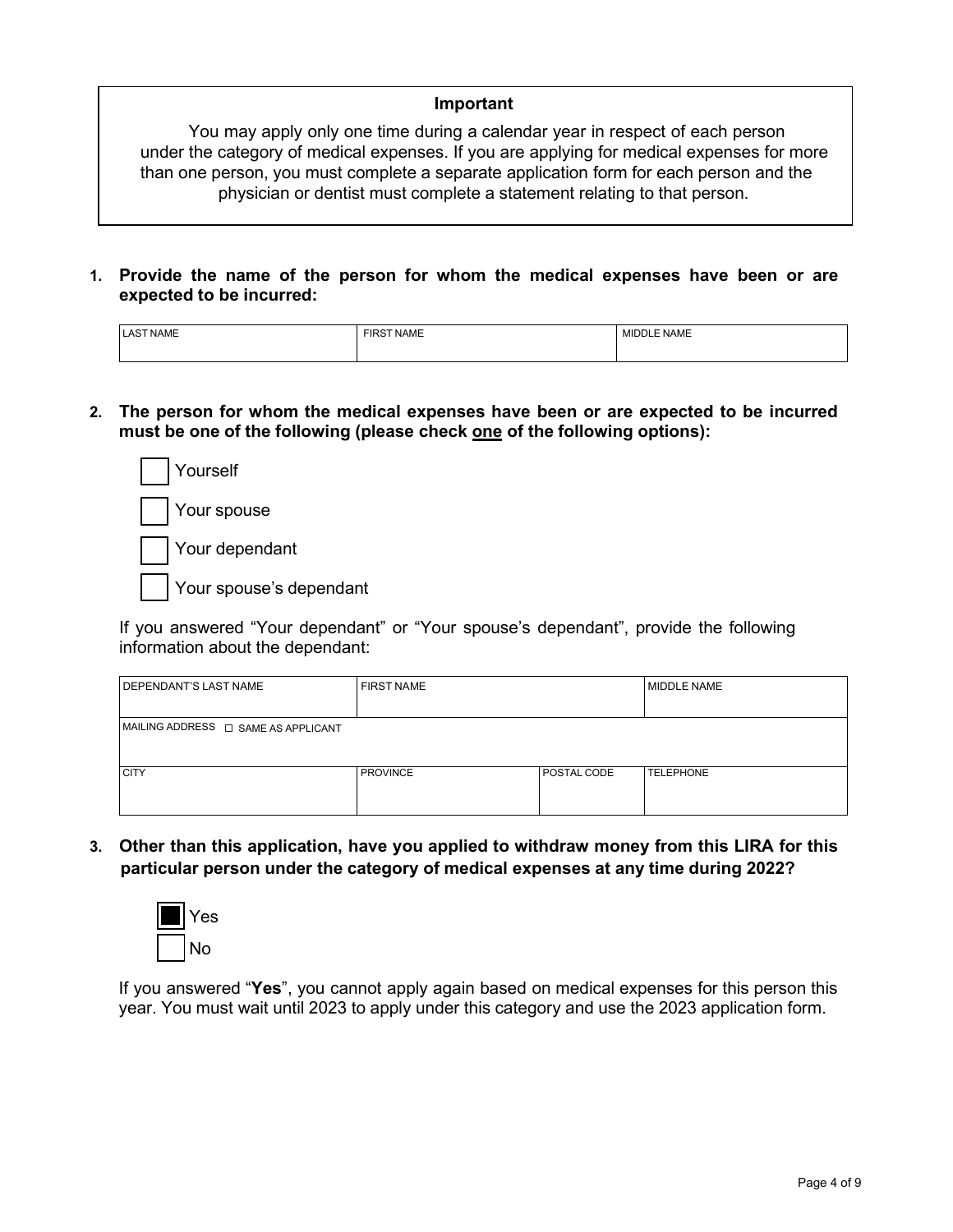#### **4. The maximum amount that may be withdrawn from this LIRA in accordance with the Regulations.**

## **Expenses incurred**

The amount required to pay any medical expenses already incurred for the person identified in this application within (A) the one-year period immediately before the date of this application

(include any expenses for renovations that have been made to a principal residence as a result of the person's illness or disability).

#### **Expenses expected to be incurred**

The amount required to pay any medical expenses expected to be incurred for this person within the one-year period after the date of this application

(include any expenses for renovations that will be made to a principal residence as a result of the person's illness or disability).

#### **Total Medical Expenses**

#### **Maximum withdrawal for medical expenses**

The maximum amount of money that may be withdrawn from your LIRA for medical expenses is the amount in Box (C) plus the amount of taxes that must be deducted and withheld as a result of the withdrawal. However, the amount of money that you will receive as a result of a maximum withdrawal is the amount in Box (C), less any applicable fees charged by your financial institution for the withdrawal.

You may not withdraw an amount that is greater than the amount of money in your LIRA.

#### **5. Specify the amount of money that you are applying to withdraw from this LIRA (Choose only one of the following options):**

I want to have the maximum amount allowed under the Regulations withdrawn from my LIRA.

**or**



I want to have withdrawn from my LIRA, which is less than the maximum amount allowed under the Regulations. I understand that under this option, the amount of money that I will receive will be the amount that I have requested to be withdrawn reduced by the amount of the taxes that must be deducted and withheld as a result of the withdrawal and any applicable fees charged by my financial institution for the withdrawal.



\$

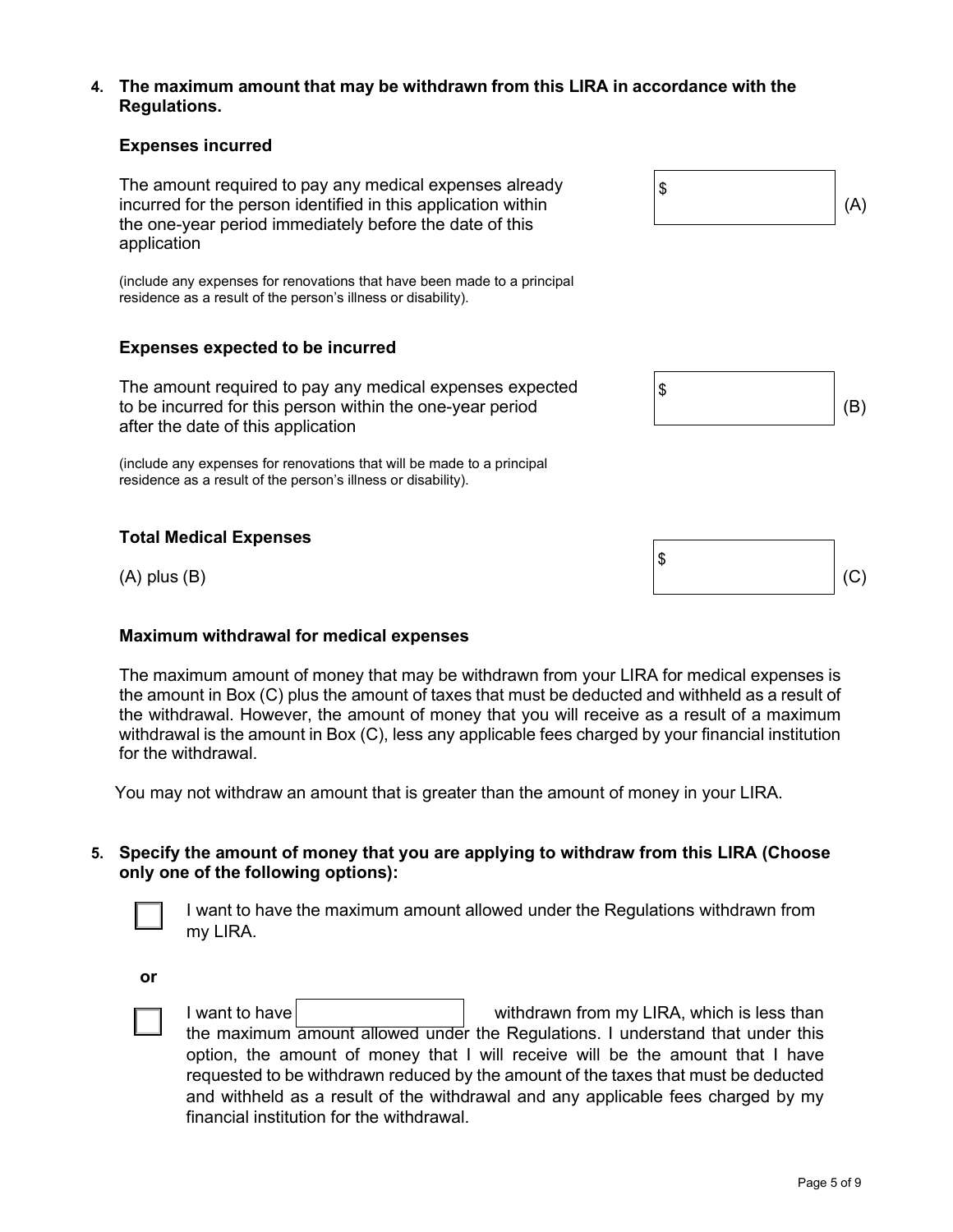### **6. What principal residence has been or will be renovated?**

The principal residence **must** be one of the following:

Your principal residence, located at the following address:

Your spouse's principal residence, located at the following address:



Your spouse's dependant's principal residence, located at the following address:

| Unit Number      | Street Number |  | <b>Street Name</b> |         |  |
|------------------|---------------|--|--------------------|---------|--|
|                  |               |  |                    |         |  |
| City<br>Province |               |  | Postal Code        | Country |  |
|                  |               |  |                    |         |  |

#### **Additional documents required:**

Г

A statement regarding the medical expenses must be signed and dated by a medical doctor licensed to practice medicine in Canada, or a dentist licensed to practice dentistry in Canada and must accompany this application. The doctor or dentist may either complete Part 4 of this application or provide a letter containing the required information. The statement or letter must be signed not more than 12 months before the date on which the application is received by your financial institution.

You must attach copies of receipts or estimates to account for the total amount of the medical expenses being claimed. Any documents submitted must be signed or dated not more than 12 months before the date on which the application is received by your financial institution.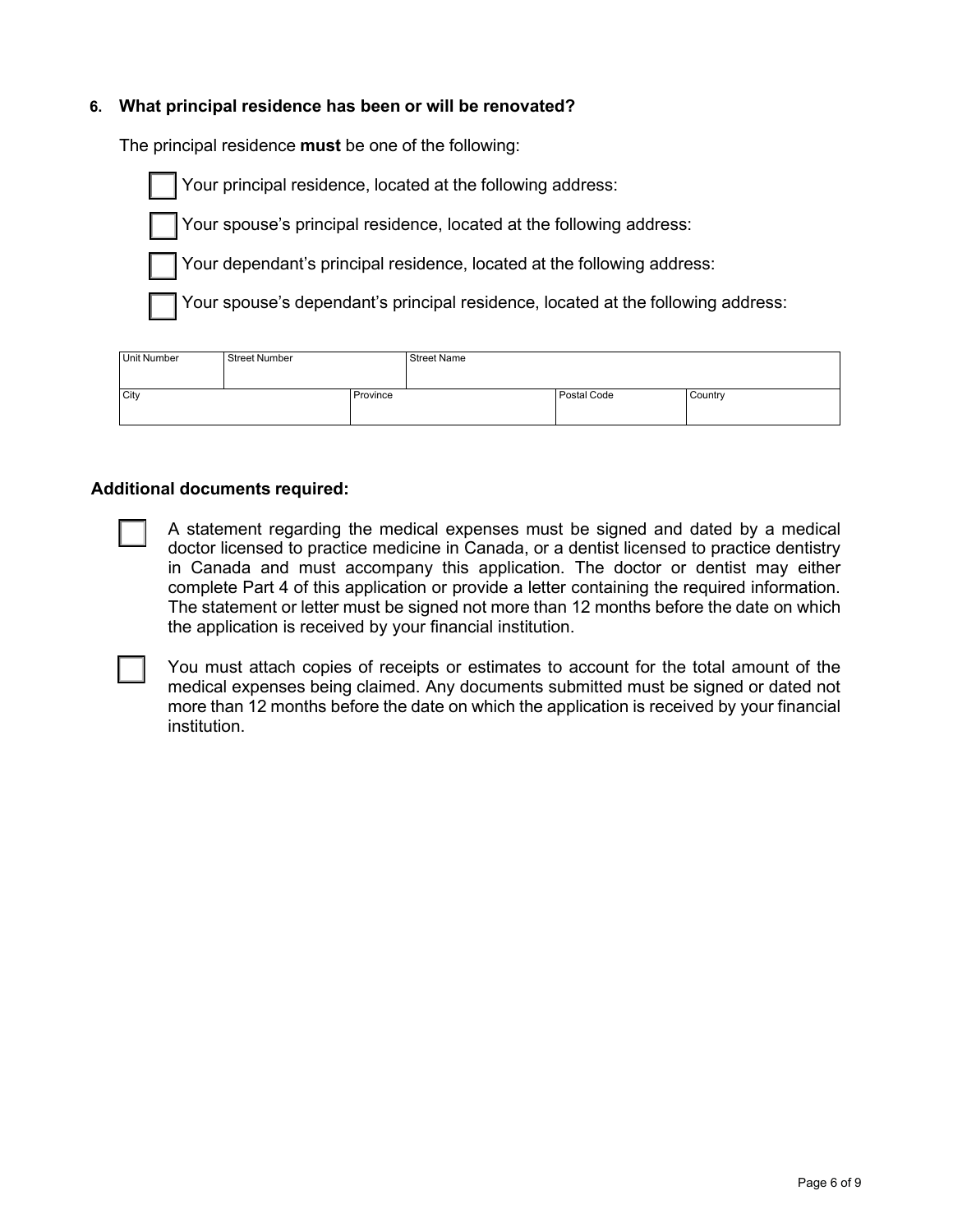## **Part 3 – Certification**

This certification will not be valid for the purposes of your application if it is dated more than 90 days before the date the financial institution that administers your LIRA receives this completed application.

#### **Certification**

I own the LIRA identified in Part 1 of this application. I hereby apply to withdraw from the LIRA the amount set out in Part 2 of this application. I understand that the amount withdrawn from my LIRA will be subject to taxation and that the applicable taxes will be deducted and withheld by my financial institution as a result of the withdrawal. I also understand that the amount that I receive will be reduced by any additional fees charged by my financial institution.

I certify that on the date I sign this Part: (Check only one of the following options.)



I have a spouse, and my spouse consents to the withdrawal of money from the LIRA.

**[If you check this option, you will need your spouse to complete Form 6 – Spouse's Consent to Withdrawal and Waiver of Entitlements Pursuant to a LIRA Contract for Financial Hardship. Once completed, your Spouse's Consent to Withdrawal and Waiver of Entitlements must be attached to this application.]**



I do not have a spouse.

I also certify that:

- (a) all of the information contained in this application and the documents that accompany this application is accurate and complete;
- (b) I have not previously applied to withdraw money for medical expenses for this particular person in 2022 from this LIRA;
- (c) the expenses claimed in Part 2 are for medical expenses that are not covered by any other program or alternative source and have not been paid by or subject to reimbursement from any other source;
- (d) the expenses claimed in Part 2 are accurate and have been incurred in the past one-year period or are expected to be incurred in the next one-year period and are or were necessary for the person's treatment.

I understand that:

- (a) any money withdrawn from this LIRA will no longer be exempt under section 63 of the Act from execution, seizure or attachment by persons such as creditors; and
- (b) it is a criminal offence under the *Criminal Code of Canada* for anyone to knowingly make or use a false document with the intent that it be acted on as genuine.

| Signature of Owner                 | Date | MM | DD.       | YYYY        |
|------------------------------------|------|----|-----------|-------------|
|                                    |      |    |           |             |
|                                    |      |    |           |             |
| Name of Witness to Owner (Printed) |      |    |           |             |
|                                    |      |    |           |             |
|                                    |      |    |           |             |
| <b>Signature of Witness</b>        | Date | MM | <b>DD</b> | <b>YYYY</b> |
|                                    |      |    |           |             |
|                                    |      |    |           |             |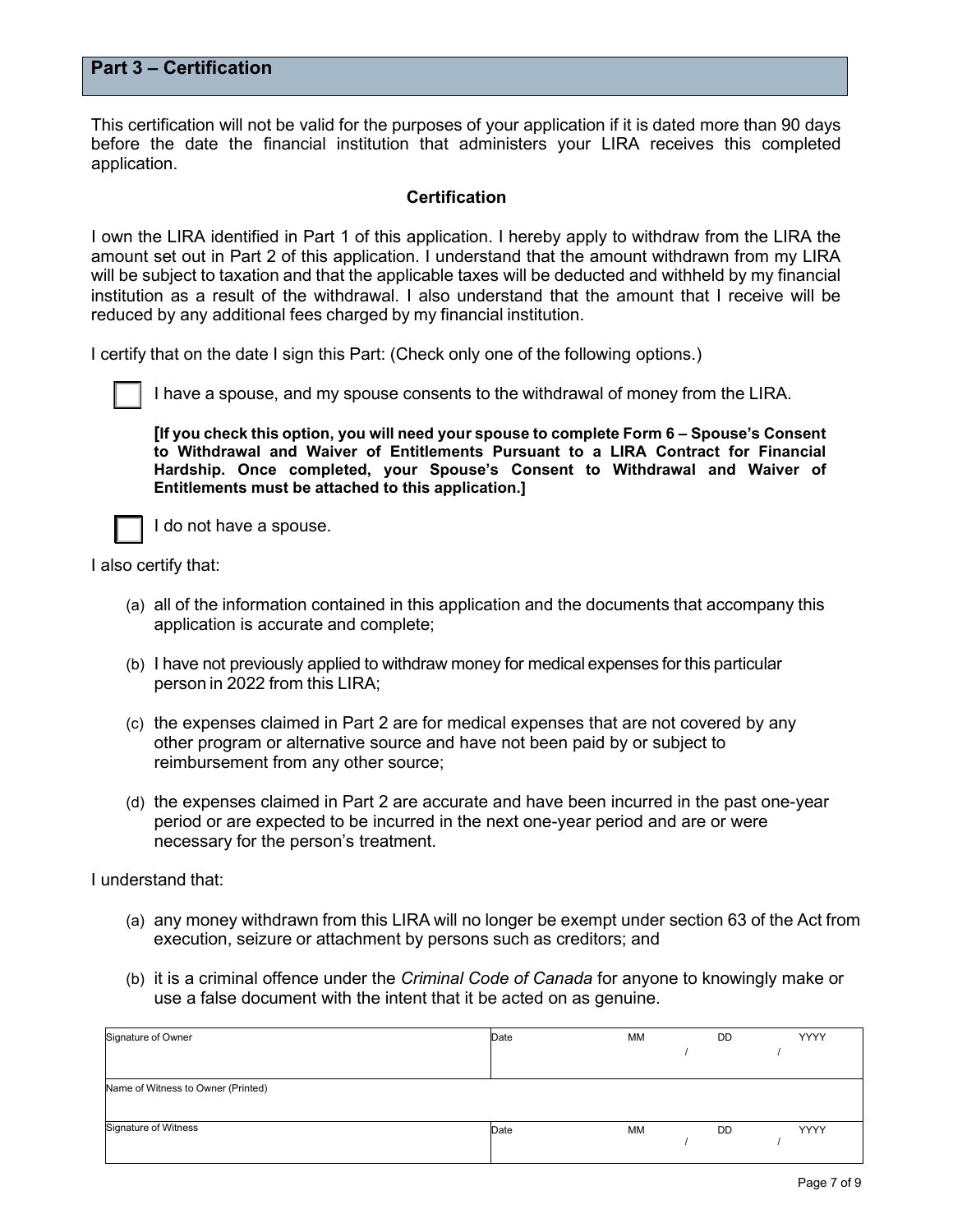## **Part 4 – Physician's/Dentist's Statement**

### **Physician's or Dentist's Information**

| Full name:                            |           |             |              |
|---------------------------------------|-----------|-------------|--------------|
| Name of medical practice/institution: |           |             |              |
| <b>Mailing Address:</b>               |           |             |              |
| City:                                 | Province: |             | Postal code: |
| Phone number:                         |           | Fax number: |              |

#### **Physician's or Dentist's Statement**

I am a physician licensed to practice medicine in a jurisdiction in Canada; or

I am a dentist licensed to practice dentistry in a jurisdiction in Canada.

Print the full name of your patient

In my opinion, the expenses claimed in Part 2 of this application by the above patient are or were necessary for this person's treatment.

Signature: <u>Chamber (Mate (mm/dd/yyyy)</u> Date (mm/dd/yyyy)

**Note:** This statement must be signed not more than 12 months before the date on which this application is received by the financial institution that administers the LIRA.